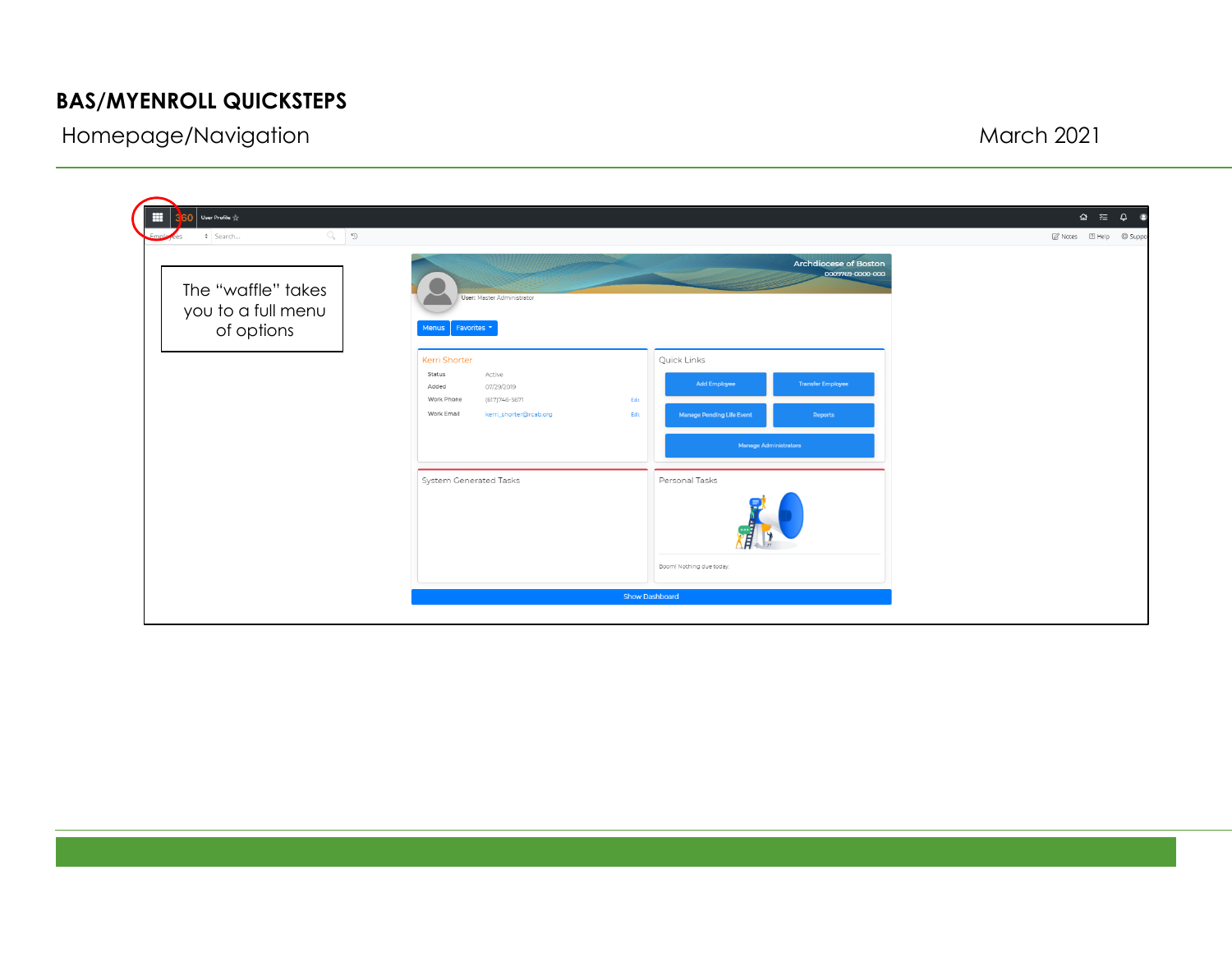**Favorites** = You can designate "Favorites" by clicking the star next to a line **Reports** = Access listing of available reports **Employees** = Access transactions available related to employee records **Billing** = Access location billing PDFs and invoice details

**Compliance** = PPACA Reporting

**Administrators =** Various other tasks

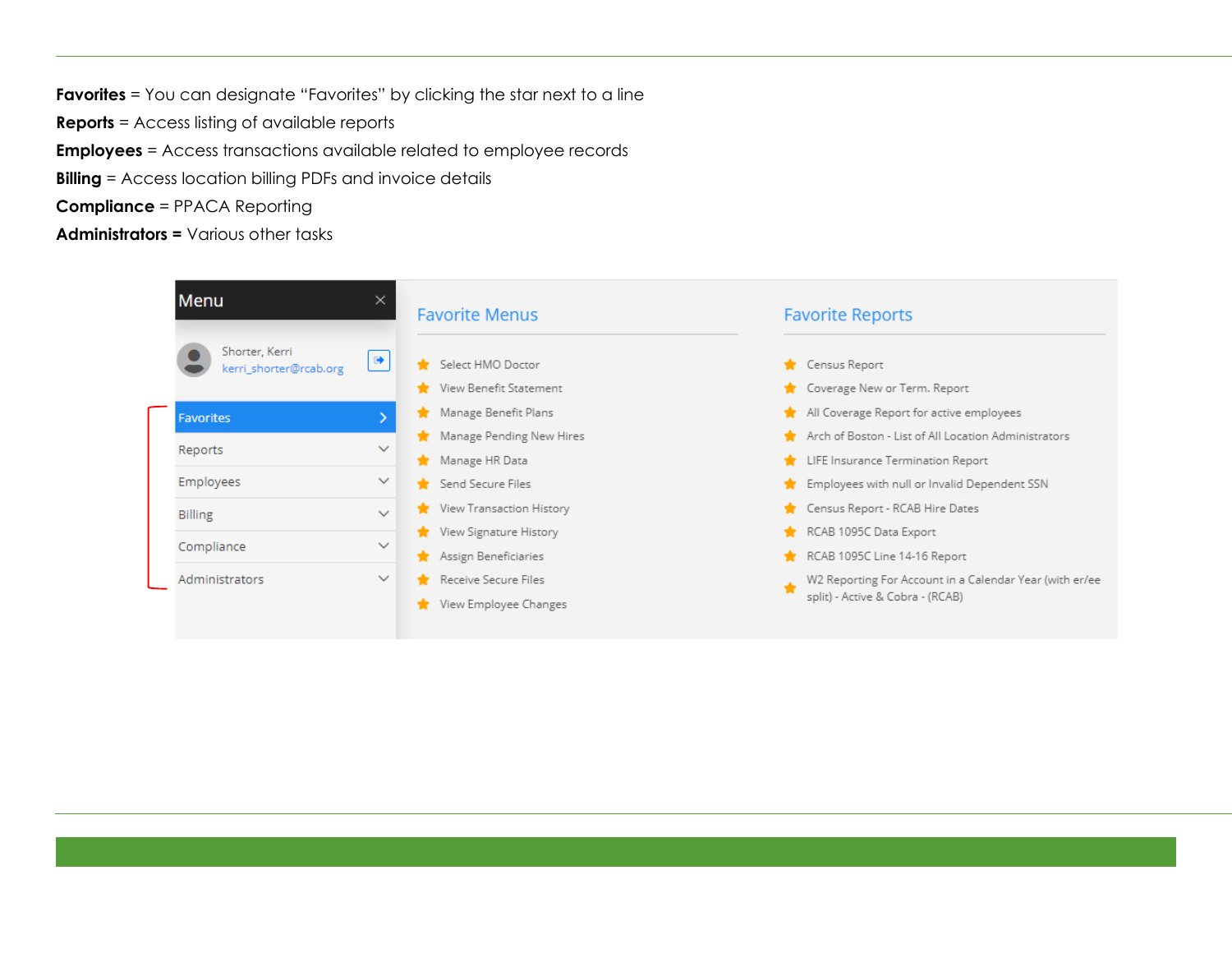To search for an employee, use the Search box at the top left of the screen:



You can search by last name, SSN or MyEnroll employee number.

Once you begin to type in the search box, matching records will appear. If the employee is not currently employed, you will need to click on the Terminated button to find these employees.

To select an employee, click on the record listed below the search box.

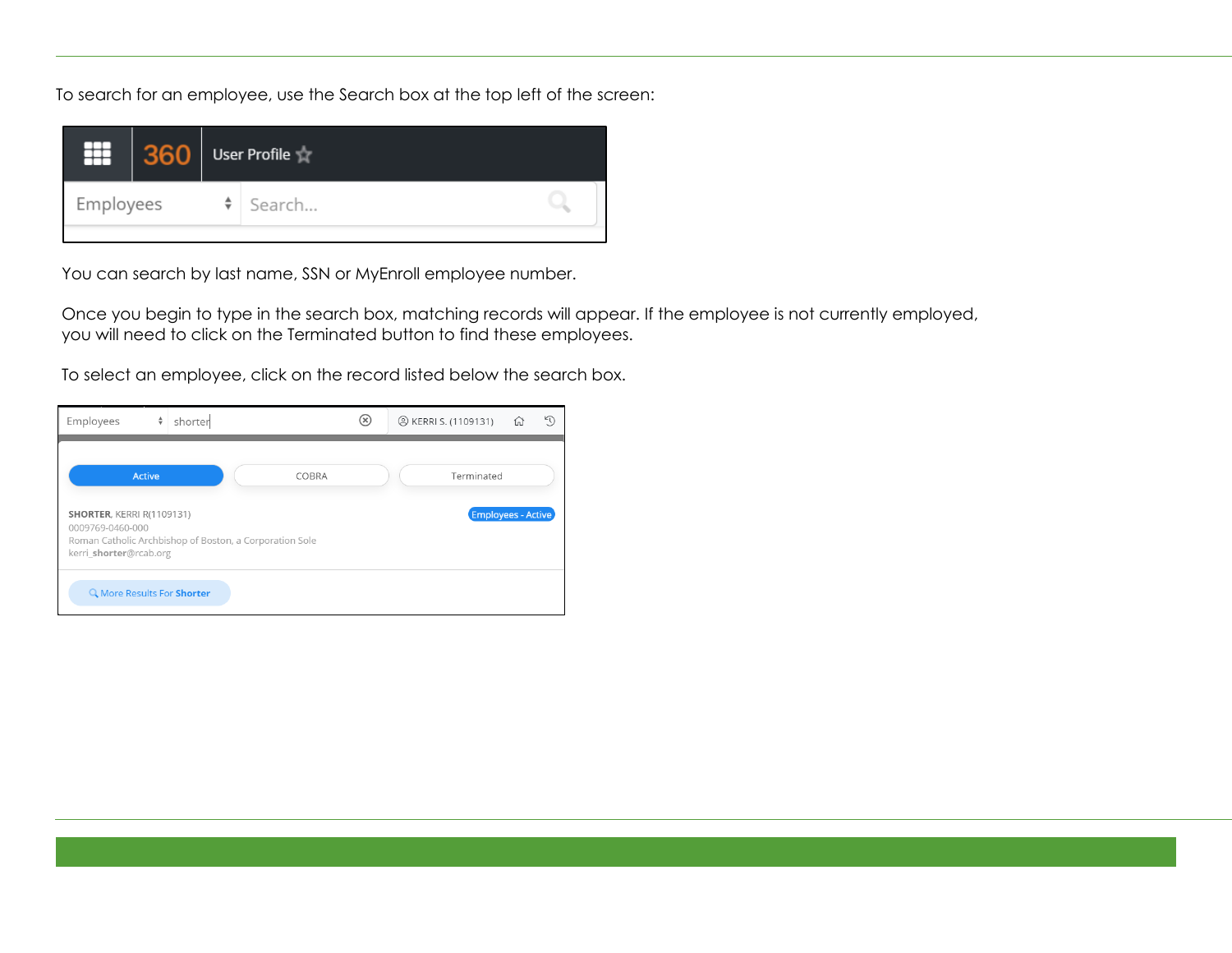The below shows an employee's record/homepage. Note that employees will see this page when they login: